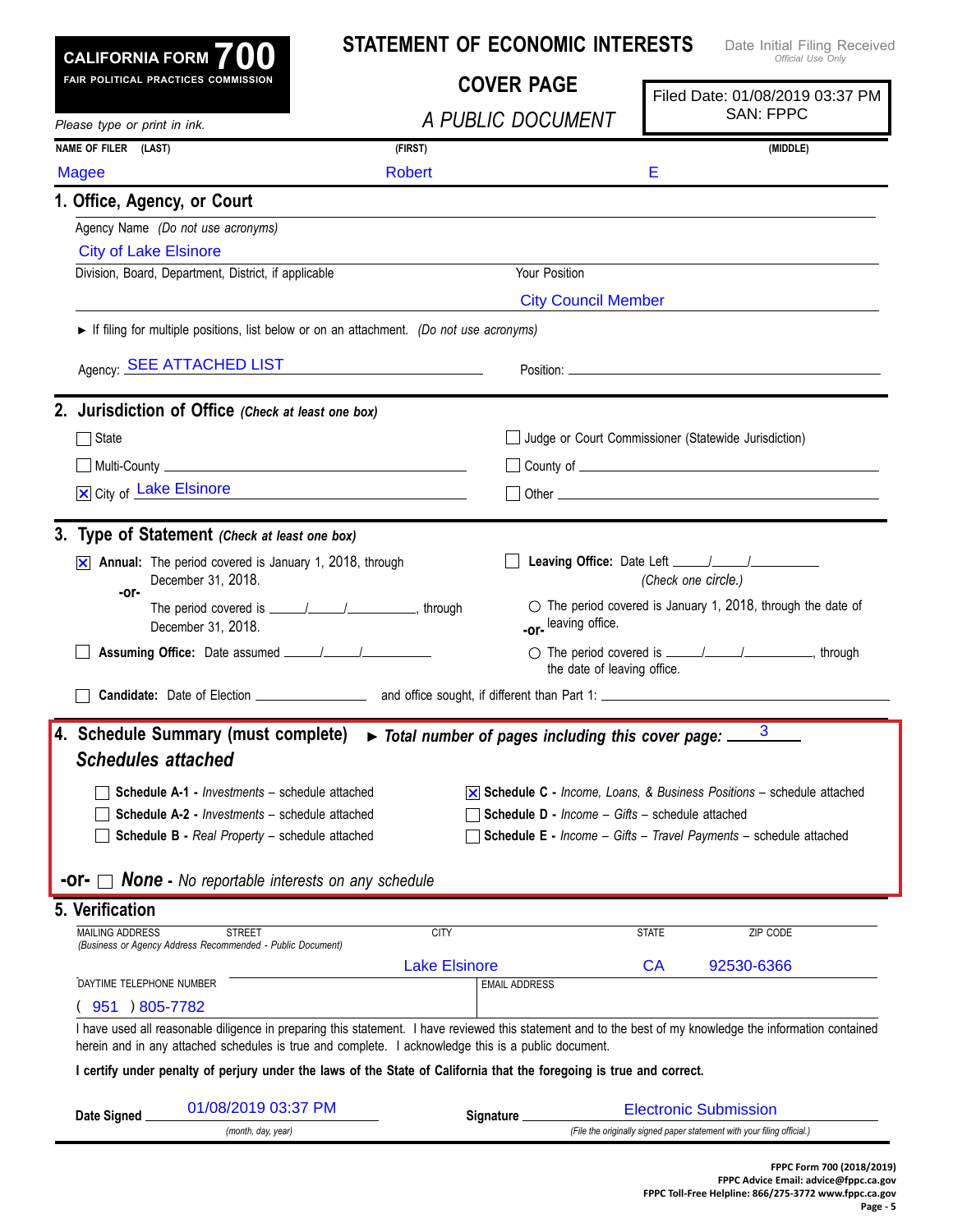## STATEMENT OF ECONOMIC INTERESTS

COVER PAGE ATTACHMENT

**CALIFORNIA FORM 700 FAIR POLITICAL PRACTICES COMMISSION** Name

Robert Magee

## EXPANDED STATEMENT LIST

| Agency Name                                       | Division, Board.<br>Department, District | Position or Title                                  | Jurisdiction               | Type of<br>Statement | <b>Period Covered</b> |
|---------------------------------------------------|------------------------------------------|----------------------------------------------------|----------------------------|----------------------|-----------------------|
| <b>Forestry and Fire Protection</b><br>Department |                                          | Members, CA State<br><b>Board of Fire Services</b> | <b>State</b><br>California | Annual               | $01/01/18 - 12/31/18$ |